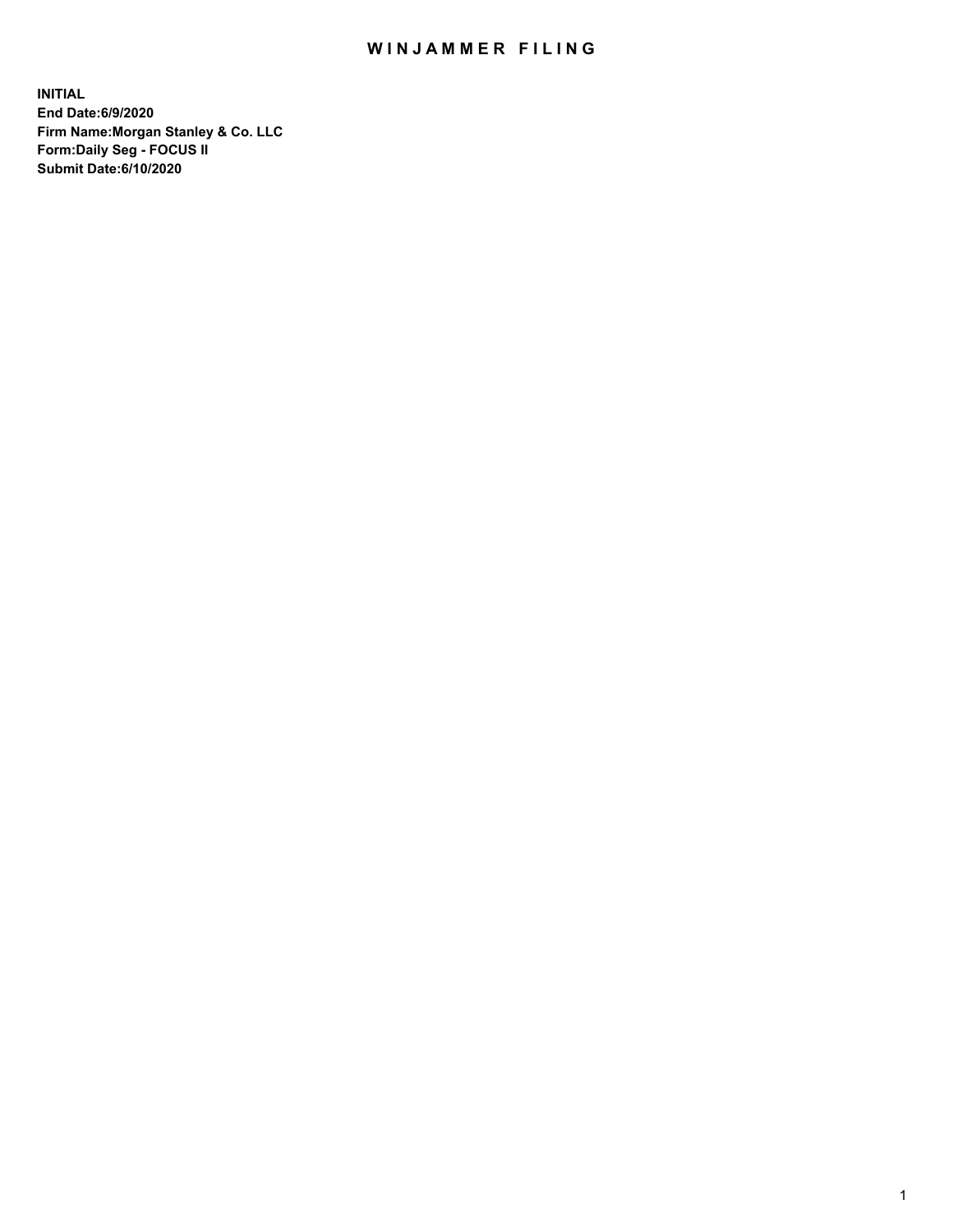**INITIAL End Date:6/9/2020 Firm Name:Morgan Stanley & Co. LLC Form:Daily Seg - FOCUS II Submit Date:6/10/2020 Daily Segregation - Cover Page**

| Name of Company                                                                                                                                                                                                                                                                                                                | <b>Morgan Stanley &amp; Co. LLC</b>                    |
|--------------------------------------------------------------------------------------------------------------------------------------------------------------------------------------------------------------------------------------------------------------------------------------------------------------------------------|--------------------------------------------------------|
| <b>Contact Name</b>                                                                                                                                                                                                                                                                                                            | <b>Ikram Shah</b>                                      |
| <b>Contact Phone Number</b>                                                                                                                                                                                                                                                                                                    | 212-276-0963                                           |
| <b>Contact Email Address</b>                                                                                                                                                                                                                                                                                                   | Ikram.shah@morganstanley.com                           |
| FCM's Customer Segregated Funds Residual Interest Target (choose one):<br>a. Minimum dollar amount: ; or<br>b. Minimum percentage of customer segregated funds required:% ; or<br>c. Dollar amount range between: and; or<br>d. Percentage range of customer segregated funds required between:% and%.                         | 235,000,000<br><u>0</u><br>0 Q<br>0 Q                  |
| FCM's Customer Secured Amount Funds Residual Interest Target (choose one):<br>a. Minimum dollar amount: ; or<br>b. Minimum percentage of customer secured funds required:% ; or<br>c. Dollar amount range between: and; or<br>d. Percentage range of customer secured funds required between: % and %.                         | 140,000,000<br><u>0</u><br><u>00</u><br>0 <sub>0</sub> |
| FCM's Cleared Swaps Customer Collateral Residual Interest Target (choose one):<br>a. Minimum dollar amount: ; or<br>b. Minimum percentage of cleared swaps customer collateral required:% ; or<br>c. Dollar amount range between: and; or<br>d. Percentage range of cleared swaps customer collateral required between:% and%. | 92,000,000<br><u>0</u><br>0 Q<br>00                    |

Attach supporting documents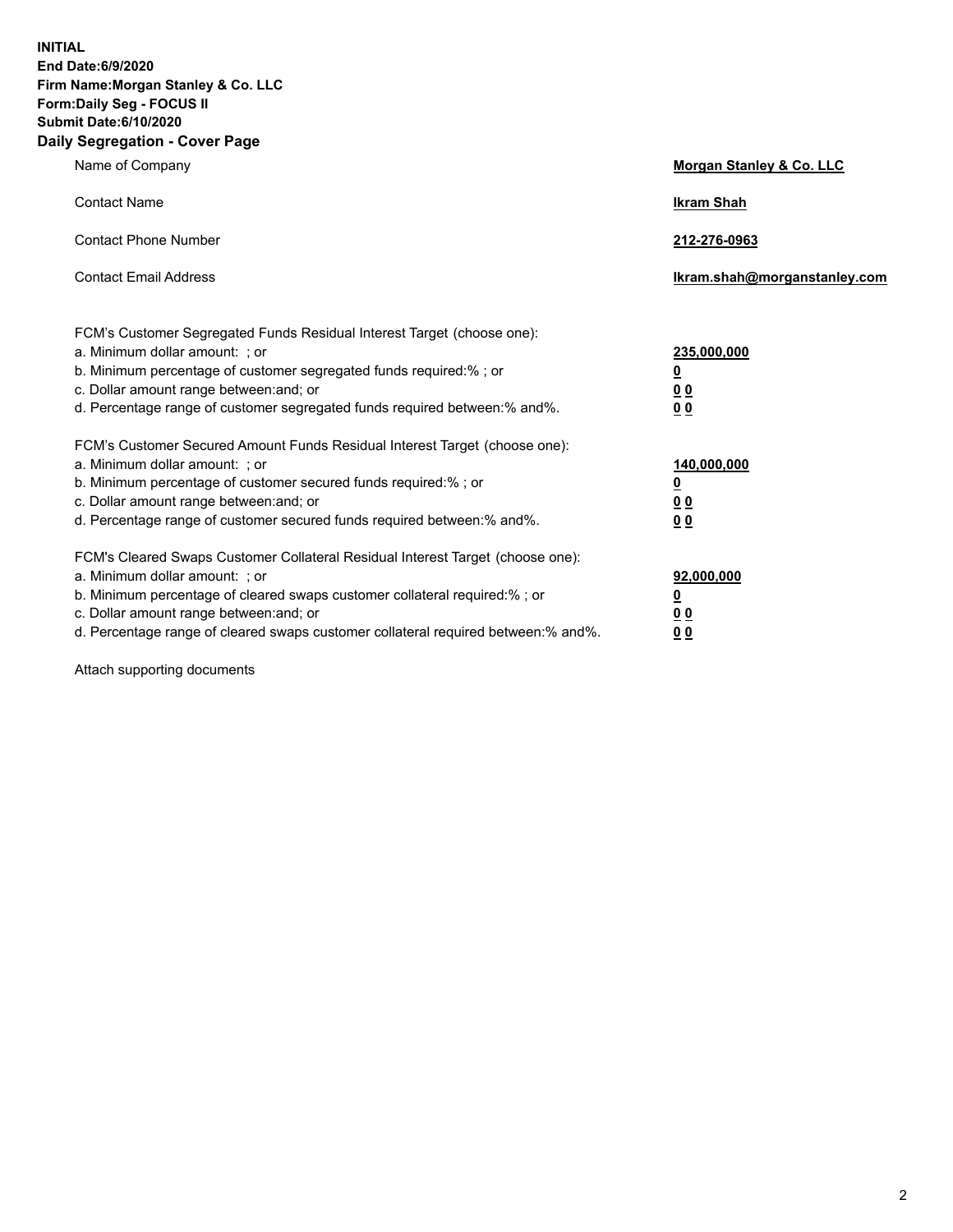## **INITIAL End Date:6/9/2020 Firm Name:Morgan Stanley & Co. LLC Form:Daily Seg - FOCUS II Submit Date:6/10/2020 Daily Segregation - Secured Amounts** Foreign Futures and Foreign Options Secured Amounts Amount required to be set aside pursuant to law, rule or regulation of a foreign government or a rule of a self-regulatory organization authorized thereunder **0** [7305] 1. Net ledger balance - Foreign Futures and Foreign Option Trading - All Customers A. Cash **3,834,159,441** [7315] B. Securities (at market) **3,206,917,130** [7317] 2. Net unrealized profit (loss) in open futures contracts traded on a foreign board of trade **1,056,095,908** [7325] 3. Exchange traded options a. Market value of open option contracts purchased on a foreign board of trade **7,363,429** [7335] b. Market value of open contracts granted (sold) on a foreign board of trade **-14,572,826** [7337] 4. Net equity (deficit) (add lines 1. 2. and 3.) **8,089,963,082** [7345] 5. Account liquidating to a deficit and account with a debit balances - gross amount **46,240,103** [7351] Less: amount offset by customer owned securities **-38,586,491** [7352] **7,653,612** [7354] 6. Amount required to be set aside as the secured amount - Net Liquidating Equity Method (add lines 4 and 5) **8,097,616,694** [7355] 7. Greater of amount required to be set aside pursuant to foreign jurisdiction (above) or line 6. **8,097,616,694** [7360] FUNDS DEPOSITED IN SEPARATE REGULATION 30.7 ACCOUNTS 1. Cash in banks A. Banks located in the United States **604,234,540** [7500] B. Other banks qualified under Regulation 30.7 **216,467,460** [7520] **820,702,000** [7530] 2. Securities A. In safekeeping with banks located in the United States **1,084,391,987** [7540] B. In safekeeping with other banks qualified under Regulation 30.7 **0** [7560] **1,084,391,987** [7570] 3. Equities with registered futures commission merchants A. Cash **14,315,786** [7580] B. Securities **0** [7590] C. Unrealized gain (loss) on open futures contracts **-801,069** [7600] D. Value of long option contracts **0** [7610] E. Value of short option contracts **0** [7615] **13,514,717** [7620] 4. Amounts held by clearing organizations of foreign boards of trade A. Cash **0** [7640] B. Securities **0** [7650] C. Amount due to (from) clearing organization - daily variation **0** [7660] D. Value of long option contracts **0** [7670] E. Value of short option contracts **0** [7675] **0** [7680] 5. Amounts held by members of foreign boards of trade A. Cash **3,252,623,994** [7700] B. Securities **2,122,525,144** [7710] C. Unrealized gain (loss) on open futures contracts **1,056,896,977** [7720] D. Value of long option contracts **7,363,429** [7730] E. Value of short option contracts **-14,572,826** [7735] **6,424,836,718** [7740] 6. Amounts with other depositories designated by a foreign board of trade **0** [7760] 7. Segregated funds on hand **0** [7765] 8. Total funds in separate section 30.7 accounts **8,343,445,422** [7770] 9. Excess (deficiency) Set Aside for Secured Amount (subtract line 7 Secured Statement Page 1 from Line 8) **245,828,728** [7380] 10. Management Target Amount for Excess funds in separate section 30.7 accounts **140,000,000** [7780]

11. Excess (deficiency) funds in separate 30.7 accounts over (under) Management Target **105,828,728** [7785]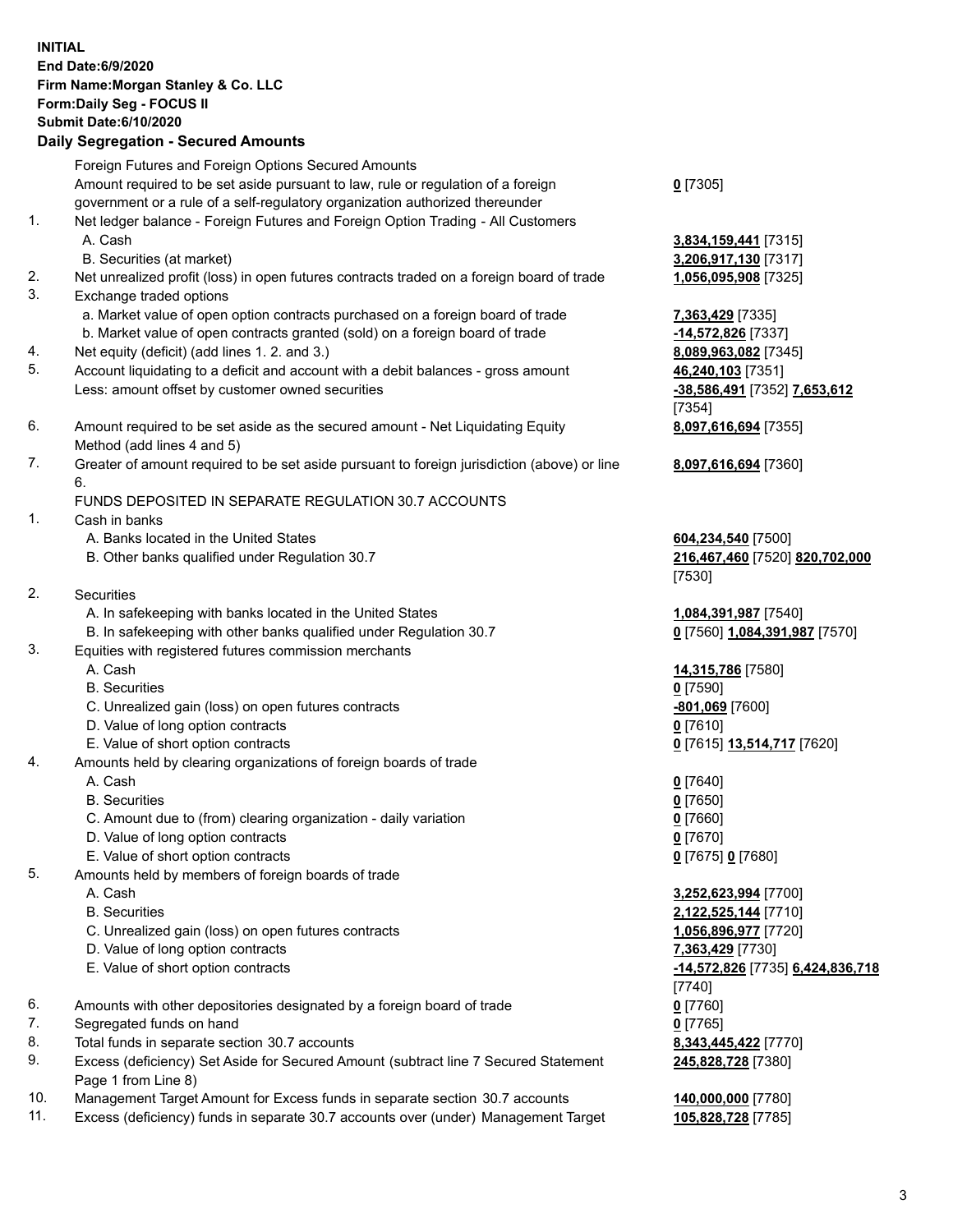**INITIAL End Date:6/9/2020 Firm Name:Morgan Stanley & Co. LLC Form:Daily Seg - FOCUS II Submit Date:6/10/2020 Daily Segregation - Segregation Statement** SEGREGATION REQUIREMENTS(Section 4d(2) of the CEAct) 1. Net ledger balance A. Cash **15,074,745,575** [7010] B. Securities (at market) **9,019,788,764** [7020] 2. Net unrealized profit (loss) in open futures contracts traded on a contract market **2,851,784,392** [7030] 3. Exchange traded options A. Add market value of open option contracts purchased on a contract market **592,328,789** [7032] B. Deduct market value of open option contracts granted (sold) on a contract market **-560,127,731** [7033] 4. Net equity (deficit) (add lines 1, 2 and 3) **26,978,519,789** [7040] 5. Accounts liquidating to a deficit and accounts with debit balances - gross amount **434,962,244** [7045] Less: amount offset by customer securities **-433,115,076** [7047] **1,847,168** [7050] 6. Amount required to be segregated (add lines 4 and 5) **26,980,366,957** [7060] FUNDS IN SEGREGATED ACCOUNTS 7. Deposited in segregated funds bank accounts A. Cash **5,106,738,368** [7070] B. Securities representing investments of customers' funds (at market) **0** [7080] C. Securities held for particular customers or option customers in lieu of cash (at market) **1,560,931,083** [7090] 8. Margins on deposit with derivatives clearing organizations of contract markets A. Cash **13,263,584,188** [7100] B. Securities representing investments of customers' funds (at market) **0** [7110] C. Securities held for particular customers or option customers in lieu of cash (at market) **7,458,857,681** [7120] 9. Net settlement from (to) derivatives clearing organizations of contract markets **31,885,055** [7130] 10. Exchange traded options A. Value of open long option contracts **592,328,789** [7132] B. Value of open short option contracts **-560,127,731** [7133] 11. Net equities with other FCMs A. Net liquidating equity **12,591,081** [7140] B. Securities representing investments of customers' funds (at market) **0** [7160] C. Securities held for particular customers or option customers in lieu of cash (at market) **0** [7170] 12. Segregated funds on hand **0** [7150] 13. Total amount in segregation (add lines 7 through 12) **27,466,788,514** [7180] 14. Excess (deficiency) funds in segregation (subtract line 6 from line 13) **486,421,557** [7190] 15. Management Target Amount for Excess funds in segregation **235,000,000** [7194]

16. Excess (deficiency) funds in segregation over (under) Management Target Amount Excess

**251,421,557** [7198]